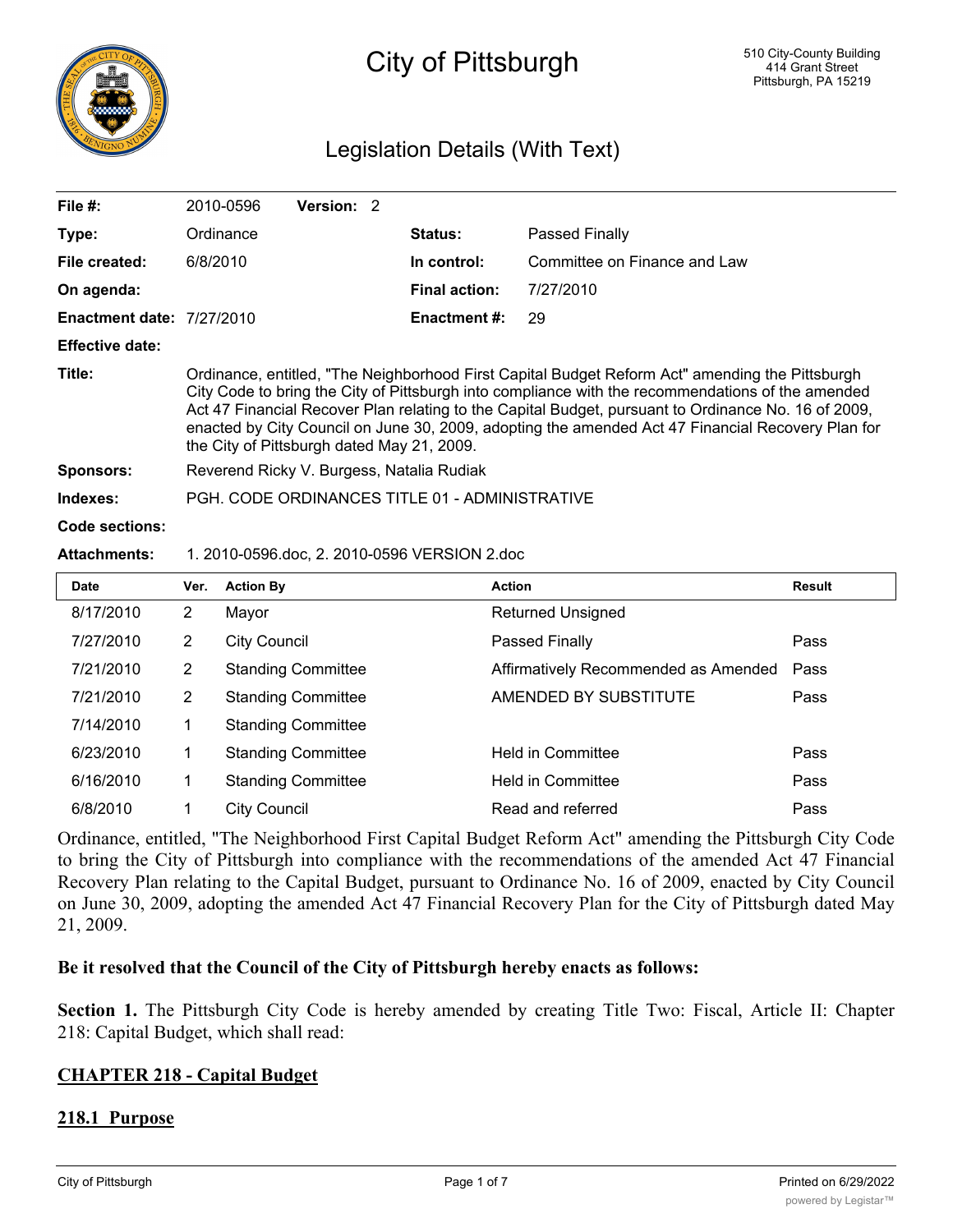**To ensure the transparent, fair, and equitable distribution of capital funds throughout the City of Pittsburgh.**

**218.2 Definitions**

**The following definitions shall apply to all parts of this Chapter:**

(a) *Capital Budget*. The annual budget of the City of Pittsburgh, as required by Article 5, Section 502 of **the Home Rule Charter, comprised exclusively of capital expenditures.**

**(b)** *Capital Expenditure.* **City monies expended, or proposed to be expended, in the Capital Budget on a Capital Project.**

**(c)** *Capital Program.* **The proposed six year capital outlay plan, which shall be comprised of the immediately succeeding year's proposed Capital Budget, as well as the proposed Capital Expenditures for the following five (5) years. The Capital Program shall be organized by year, and shall include:**

**(1) An estimate of the aggregate size, in dollar figures, of the proposed Capital Budget for each fiscal year described in the Capital Program.**

**(2) A description of each proposed Capital Expenditure within a fiscal year, which shall include:**

**(A) A description of the geographic location of each proposed Capital Expenditure, including neighborhood census tract, and census block group. If the Capital Expenditure is for a general city-wide project, the Capital Program shall list anticipated locations, but note that the list may not be exhaustive.**

**(B) A description of the Capital Project related to each Capital Expenditure.**

**(C) An estimated timeline for completion of the Capital Project related to each Capital Expenditure.**

**(D) An estimated total budget for the Capital Project related to each Capital Expenditure.**

**(E) All funding sources for the Capital Project related to each Capital Expenditure, including funding allocated from other year's Capital Budgets or proposed to be allocated from the Capital Program.**

**(F) Any potential impact the Capital Project related to each Capital Expenditure may have on the City's operating budget.**

**(G) The estimated useful life of the Capital Project related to each Capital Expenditure.**

**(H) For Capital Expenditures related to the general maintenance of infrastructure, the total projected funds required to improve or rehabilitate the infrastructure type city-wide to an acceptable state of function of repair.**

**(I) An indication of the departmental or agency priority for each Capital Project related to a Capital Expenditure. A uniform system for indicating priority shall be designed by the**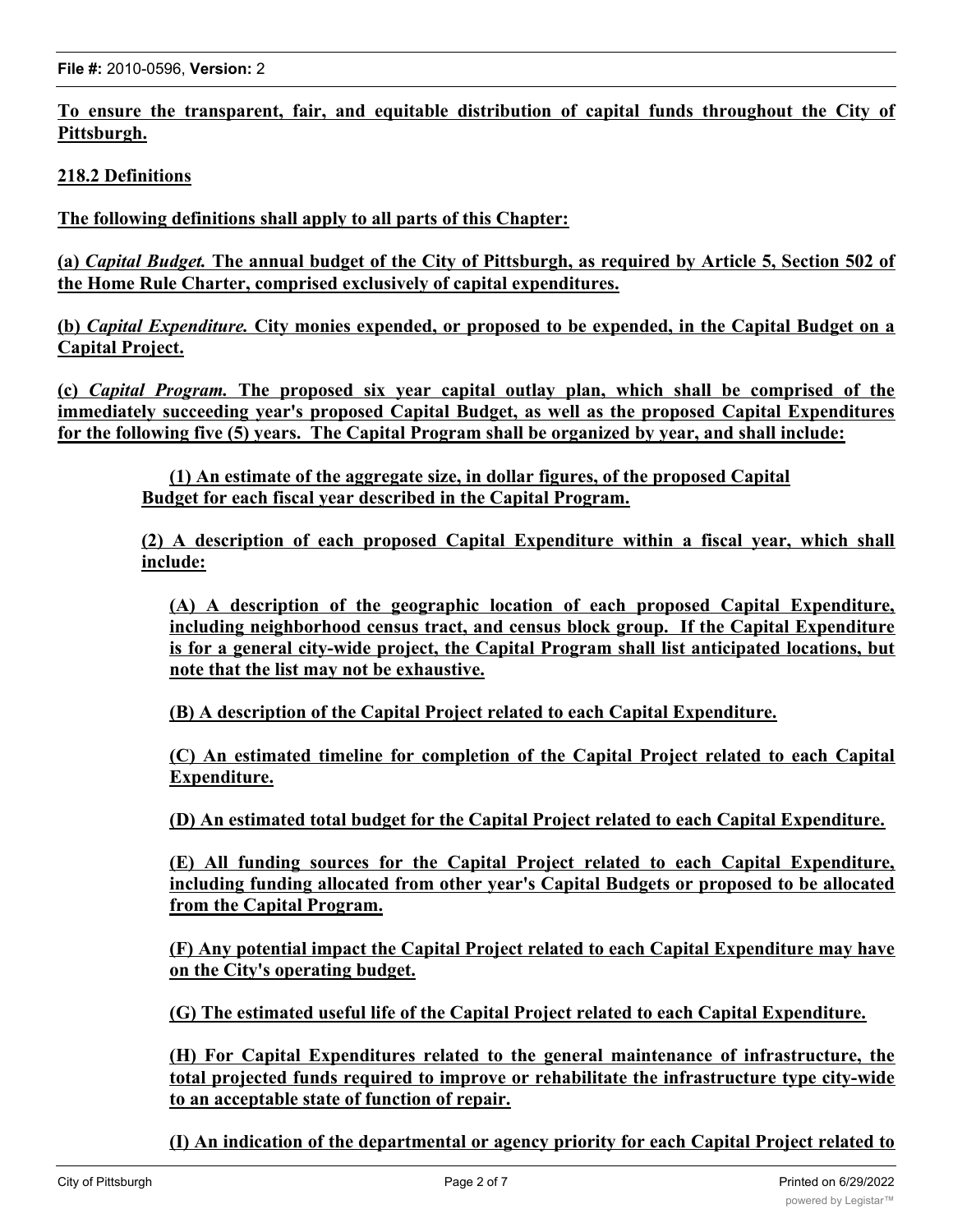**a Capital Expenditure. A uniform system for indicating priority shall be designed by the Mayor and implemented across all departments.**

**(J) Any public safety or public health considerations or impacts for the Capital Project related to each Capital Expenditure.**

**(K) A report that details the distribution of funds in the Capital Program between CDBG eligible census tracts and activities and non-CDBG eligible census tracts and activities.**

**(L) A report that details the distribution of funds in the Capital Program between Council Districts.**

**(d)** *Capital Program Facilitation Committee, the CPFC.* **A committee that shall act in an advisory capacity** to the Mayor and City Council to ensure that the Capital Budget is carried out and that all pre**encumbered capital funds are expended.**

**(1) Each department head/bureau chief shall report on the status of departmental capital expenditures, total and anticipated spending for each funding source, and information detailing significant variances between planned and current project milestones. The report shall be in writing and shall detail any impacts on current and six year capital outlays.**

**(2) The community representation on the Committee may update the Committee on progress on community development and economic development projects and ongoing community needs.**

**(3) The City Clerk, or his/her designee, shall keep the minutes and the records of this Committee. All departmental reports shall be transmitted to the Clerk no later than 3 days prior to the scheduled meetings.**

**(4) The City shall, in conjunction with the CPFC, produce and make public quarterly financial reports on the status of the Capital Program that shall include the following:**

**(A) An overall report of the Capital Program;**

**(B) The total amount of spending anticipated for each of the funding sources;**

**(C) A detailed explanation of any variances between planned and actual expenditures;**

**(D) The status of each project with descriptions of actual and projected expenditures compared to the budgeted expenditures;**

**(E) Project milestones for each project and any variance between the planned schedule(s) and the actual schedule(s).**

**(5) Compensation. Members of the CPFC shall serve without compensation.**

**(6) Terms and Filling of Vacancies. With the exception of the five seats appointed by the Mayor and Council, each member of the Committee shall serve for the duration of their tenure as head of major administrative unit, Bureau chief, term of elective office or Chairmanship.**

#### **(7) Membership. The membership of the CPFC shall consist of the following:**

**(A) Director of Finance, or his/her representative;**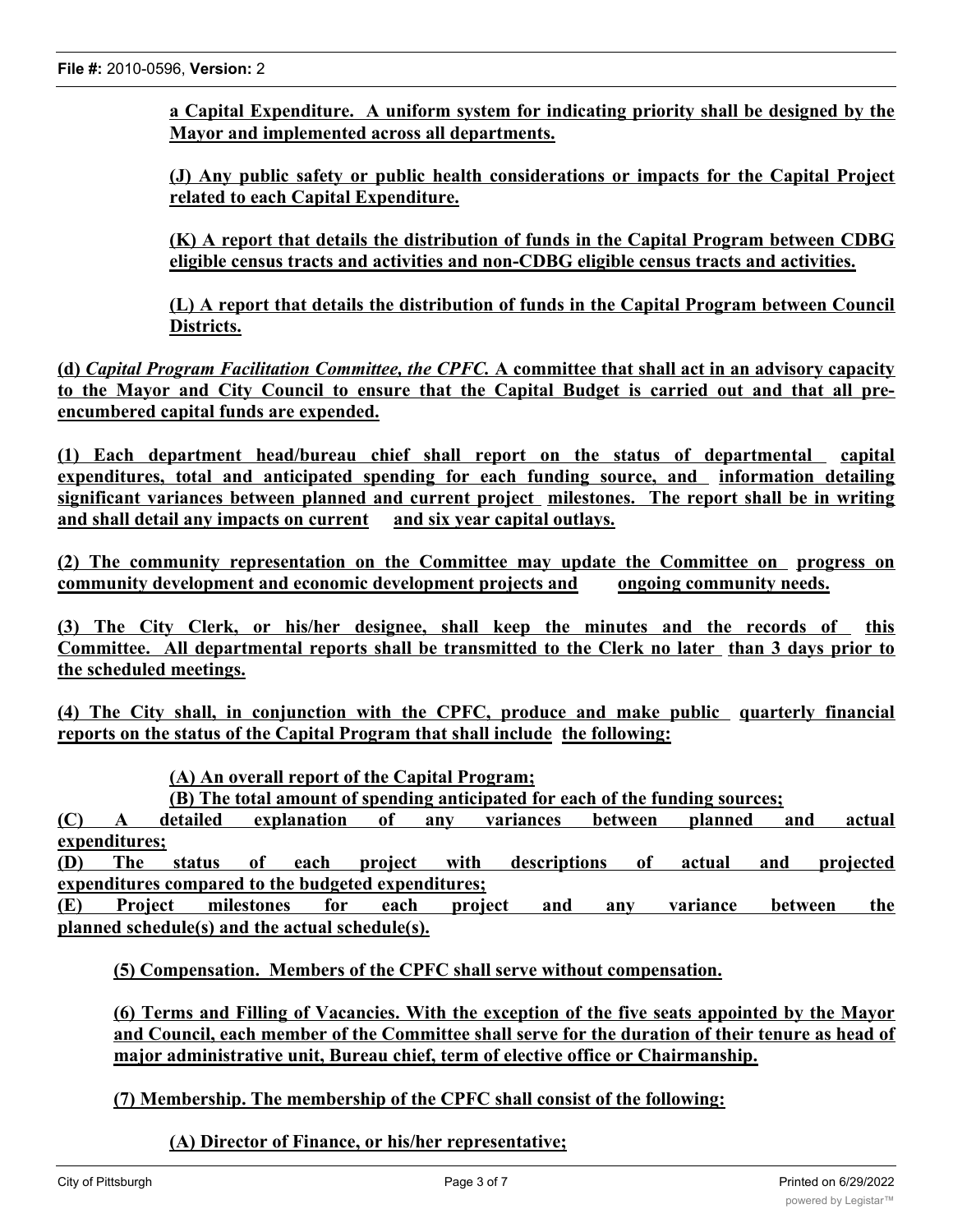- **(B) Director of Operations, or his/her representative;**
- **(C) Director of Public Works, or his/her representative;**
- **(D) Director of Parks and Recreation, or his/her representative;**
- **(E) Director of City Planning, or his/her representative;**
- **(F) Chief of Police, or his/her representative;**
- **(G) Chief of Fire, or his/her representative;**
- **(H) Chief of EMS, or his/her representative;**
- **(I) Chief of Building Inspection, or his/her representative;**
- **(J) Executive Director of the Urban Redevelopment Authority, or his/her representative;**
- **(K) Two (2) Members of City Council, appointed by the President of City Council;**
	- **(L) The Budget Director of City Council, or his/her representative;**
	- **(M) City Controller, or his/her representative;**

**(N) Five (5) Community Representatives, Two (2) nominated by the Mayor, and three (3) nominated by the Mayor from a list of nine (9) recommended individuals provided by City Council.**

- **(i) Residents appointed by the Mayor and Council shall be residents of the City of Pittsburgh at the time of their appointment, shall remain residents for the duration of their term on the board, and shall have a minimum of six (6) years of demonstrated service in the City in one of the following areas:**
	- **1. Community and economic development**
	- **2. Community and human services**
	- **3. Affordable housing and/or fair housing**
	- **4. Employment, labor and/or job creation**
	- **5. Environmental advocacy and/or environmental protection**
- **(ii) City Council shall forward a list of nine (9) recommended nominees to the mayor via resolution.**
- **(iii) Community Representatives shall serve for three year terms. Upon the original incorporation of the board, two (2) community representatives (one nominated by the Mayor, the other nominated by the Mayor from the City Council recommendation) shall serve for one (1) year, two (2) community representative (one nominated by the Mayor, the other nominated by the Mayor from the City Council recommendation) shall serve for two (2) years, and one (1) community representative shall serve for a full three (3) year term.**
- **(iv) A vacancy shall have occurred upon the expiration of a term, ineligibility due to the failure to meet the residency requirement, a formally written resignation communicated concurrently to the Mayor and the City Council, or a vacancy from death. Upon a vacancy, the Mayor shall submit written communication to City Council informing them of the vacancy or vacancies and requesting a new recommendation of appointees upon which any and all new nominees must be based. If a vacancy exists for more than sixty (60) days without written notice from the Mayor, Council may forward a list of recommended nominees totaling one (1) nominee for each vacancy.**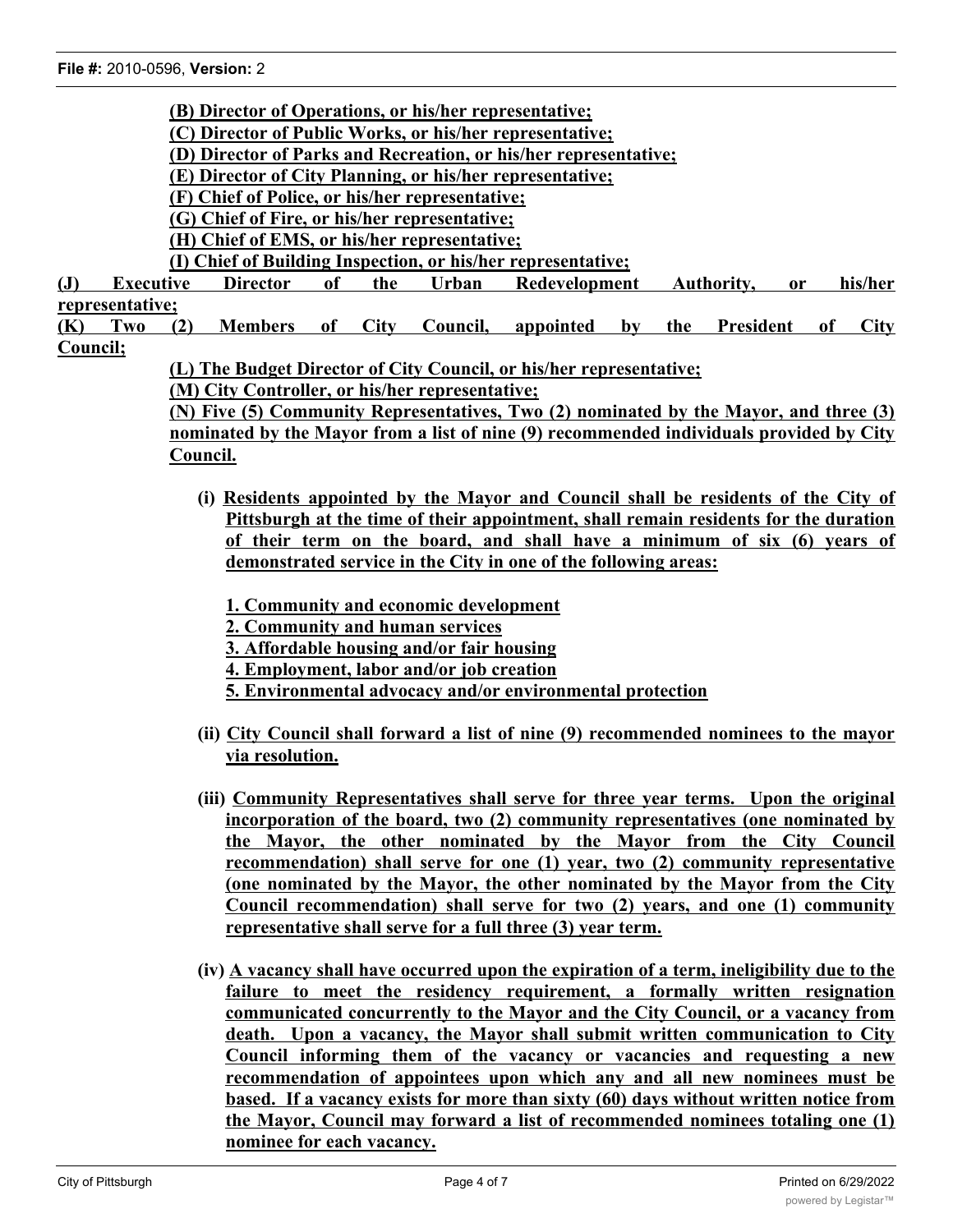**(v) The Mayor and Council shall work to fill all vacancies upon their occurrence and in a timely manner.**

**(9) All meetings, business, and written communication of the CPFC shall be subject to the** Sunshine Act of the State of Pennsylvania. All meetings of the CPFC shall be cablecast and open to the **public. All documents produced by the CPFC shall be made publicly available on the City's website within ten (10) days of their final publication.**

**(e)** *Capital Program Reconciliation Committee, the CPRC.* **A committee that shall act in an advisory capacity to the Mayor and City Council on matters relating to unexpended funds in the Capital Program.**

**(1) The CPRC shall prepare an annual reconciliation (the "annual reconciliation") of Capital Project accounts. The annual reconciliation shall be a written report and shall include:**

**(i) A complete list of all unexpended Capital Expenditures from previous capital budgets of at least three (3) years old or older with detailed information on account code numbers, grant numbers, account balances and project descriptions.**

**(ii) Project accounts, identified to be closed out and for what reason the identification has been made. An identification can only be made if it is agreed upon unanimously by the members of the CPRC.**

**(iii) A complete reconciliation of all unexpended Capital Expenditures against current bank balances.**

**(2) The completed annual reconciliation shall be delivered to City Council, the Mayor, and the Controller on or before the last Tuesday of the fifth month of each fiscal year. The CPRC shall communicate to each member of City Council any Capital Project accounts related to a Capital Project in the Councilmember's district that have been identified to be closed out on or before the last Tuesday of the fifth month of each fiscal year.**

**(3) If reconciliation results in a positive balance, funds shall be transferred to the capital budget reserve fund for reallocation in the succeeding year's capital budget.**

**(4) The Committee shall be comprised of three (3) voting members:**

**(A) The Director of Finance, or his/her representative; (B) The Budget Director of City Council, or his/her representative; (C) The Controller, or his/her representative.**

**(5) All documents produced by the CPRC shall be made publicly available on the City's website within ten (10) days of their final publication.**

**(6) The powers of the CPRC shall in no way supercede, override, or otherwise interfere with the budgetary authority vested in the Mayor or the City Council of the City of Pittsburgh.**

(f) *Capital Project*. Any project funded by public monies, or proposed to be funded by public monies, to **build, restore, retain, or purchase any equipment, property, facilities, programs or other items, including**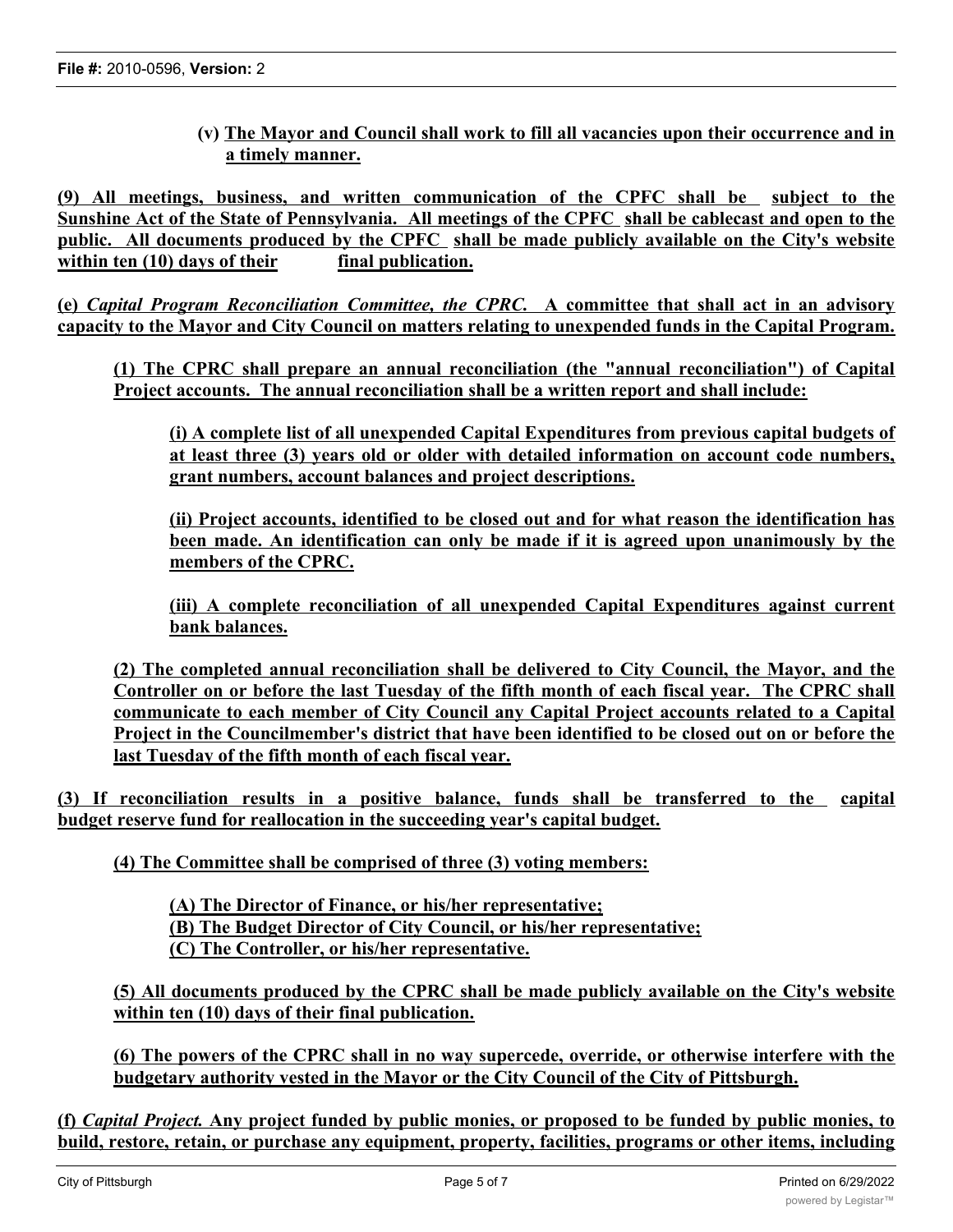**buildings, park facilities, infrastructure, information technology systems, or other equipment, that is** funded on a necessarily non-repeating, or non-indefinite, basis and that is to be used as a public asset, or for the public benefit. Any and all funds used for a Capital Project shall be used in accordance with the **rules and regulations of the fund source.**

### **218.3 Timeline and Approval of Capital Program**

(a) In accordance with the time frame allowed in Article 5, Section 508 of the Home Rule Charter, the Mayor must submit the Capital Program to City Council on or before the last Tuesday of the sixth month of each fiscal year. A finalized version of The Capital Program shall also be submitted to City Council **concurrently with the Capital Budget.**

#### **218.4 Capital Program Facilitation Committee**

(a) The CPFC shall meet no less than four (4) times annually, at regular intervals. In the year of the passage of this ordinance, the Committee shall hold its first meeting not more than thirty (30) days after **the date of final passage of this ordinance.**

#### **218.5 Capital Program Reconciliation Committee**

**(a) The Capital Program Reconciliation Committee shall meet at least three (3) times annually and shall** hold its first meeting on or before the first day of the second month of each fiscal year. In the year of the passage of this ordinance, the Committee shall hold its first meeting not more than twenty one (21) days **after the date of final passage of this ordinance.**

**218.6 Capital Expenditures for related City of Pittsburgh agency, department or authority as well as any unrelated public body**

**(a) Capital Expenditures proposed on behalf of any related City of Pittsburgh agency, department or** authority as well as any unrelated public body shall be ineligible for consideration by City Council unless **they are submitted with the following information:**

**(1) A detailed, line-item budget proposal for all proposed Capital Expenditures related to this section. This information shall be communicated to City Council no later than the second Monday of the eleventh month of the City of Pittsburgh's fiscal year.**

**(2) A detailed, line-item account of all Capital Expenditures allocated to the related City of Pittsburgh agency, department, authority or unrelated public body in the most recently completed fiscal year that shall include a detailed account of expenditures, descriptions of the activities, programs, or projects on which the funds were expended, and any left over or unexpended funds from the allocation. This information shall be communicated to City Council no later than the second Monday of the eleventh month of the City of Pittsburgh's fiscal year.**

#### **218.7 Public Participation in the Budget Process**

(a) The Mayor and the CPFC shall hold at least four (4) public meetings to obtain the advice of public **officials and citizens in preparation of the annual budget. These meetings shall be held in disparate locations throughout the City, at times that are conducive to participation by low- and moderate-income** people (at or after 6:00 p.m.), no later than thirty (30) days prior to the deadline for submitting the